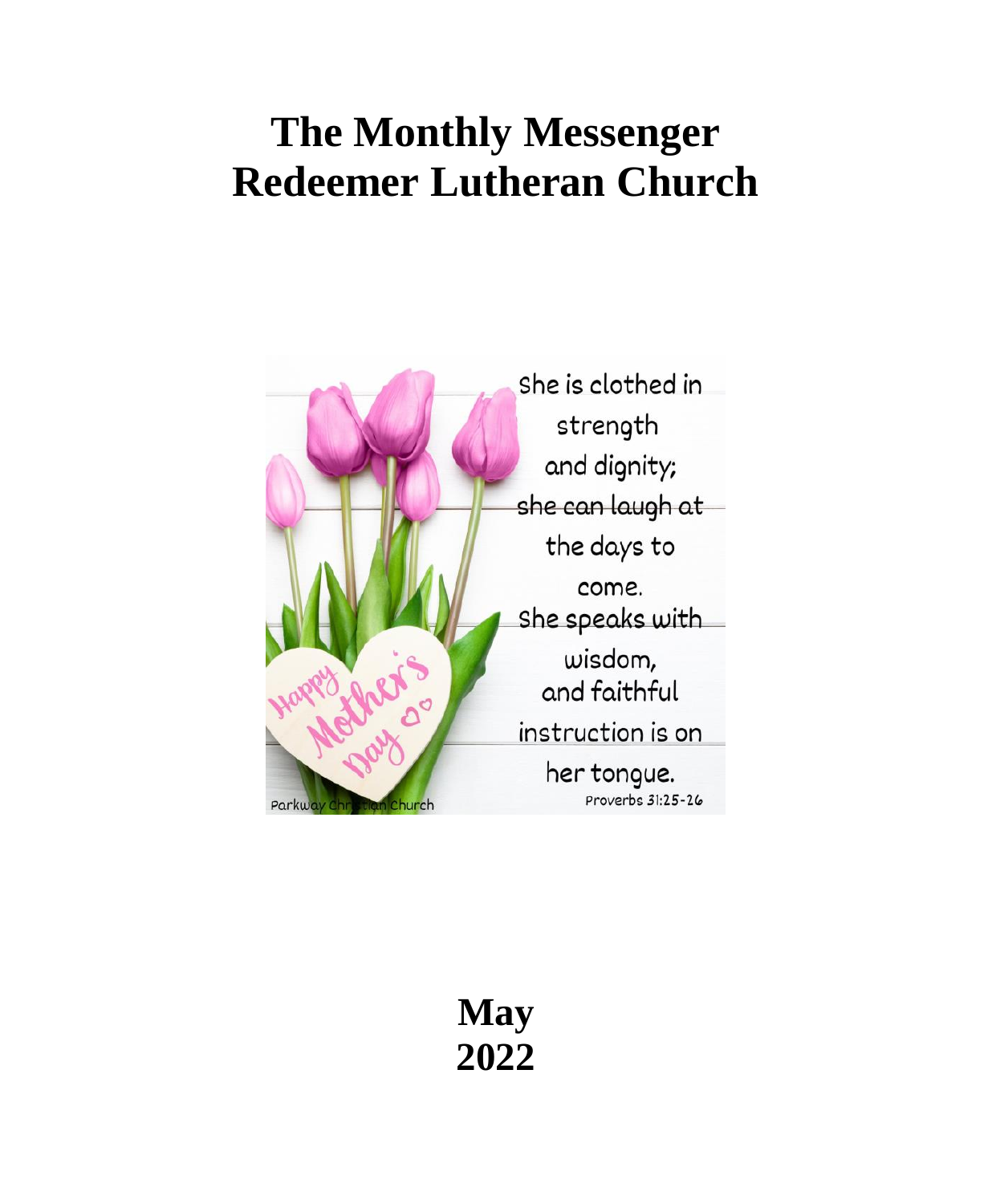

Dear friends in Christ, On May 22nd, we will **hold a single worship service at 9:30 am, followed by the spring congregational meeting**. On the agenda are:

- Election of council officers and council members/board chairs
- A decision about whether or not to commit Redeemer to co-sponsorship of a refugee family
- A decision about whether or not to authorize the expenditure of funds to develop detailed plans for the rehabilitation of the former youth house as transitional housing for refugees or other people in need

Obviously, these are important decisions for Redeemer's future. The decisions we make on the 22nd have the potential to set the direction of our ministry for many years to come. It is important, therefore, that we listen as diligently as possible for the guidance of the Holy Spirit on these questions. Who are the people the Holy Spirit is calling into ministry as leaders in the congregation? Is the significant commitment of time, energy, and funds required by refugee co-sponsorship a commitment the Holy Spirit is calling us to make? Is transitional housing the best way we can use the youth house to do God's work and glorify God's name?

The spiritual practice of listening for the guidance of the Holy Spirit in decision making is called *discernment*, and it's not something that happens within ten minutes of discussion in a congregational meeting. Discernment involves listening for what God may be saying in quiet, or in quite unexpected, ways. It involves looking to see what resources God might have already put in place for a particular ministry, even if that ministry is something we've never done before. It involves being open to the ways in which God surprises us, and learning to see even our frustrations or apparent failures at places where God might be at work. Above all, it involves praying for a deep willingness to do what God is blessing, rather than asking God to bless what we are already doing.

Two great examples of discernment are shown in the book of Acts. In Acts 1, the church decides to find a replacement for Judas so that there can again be twelve apostles, because "we've always done it that way." The believers make just about every mistake possible, most especially not praying until they've already decided what to do and asking God to bless the process they've already decided on. In the end, they elect Matthias as the twelfth apostle, and from that point forward Matthias is never mentioned again. The entire process is an example of how *not* to do discernment.

In Acts 16, however, we see a different model. Paul decides to enlist Timothy as an assistant in his missionary work, despite Timothy's mixed parentage. Timothy is circumcised so that his presence won't hinder the ministry of the gospel in Derbe and Lystra. Then, in a process guided by a prayerful openness to the Spirit, Paul and his companions discover that God is not calling them to go to any of the places they had planned, but is instead calling them to spread the gospel into Macedonia. As a result of this prayerful openness and aided by Timothy's half-Greek parentage, the church makes its first inroads into Europe.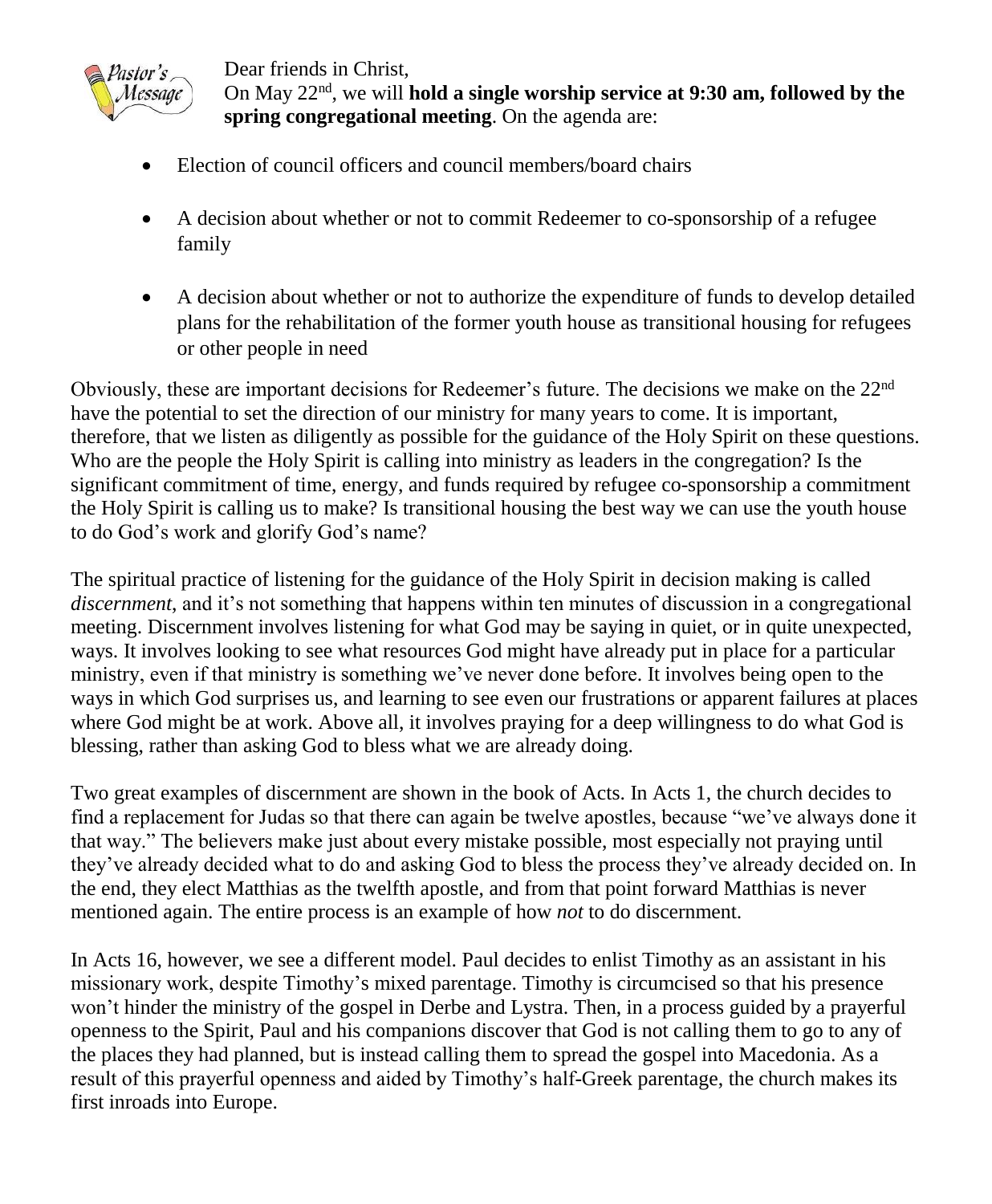As we prepare for this important congregational meeting, I hope that you will join me in prayerful discernment. Let us all pray for the guidance of the Holy Spirit, and that we might be led to do what God is blessing rather than asking God to bless what we are doing. Above all, may our decisions, our ministry, and our life together as siblings in Christ bear witness to the love of God for our community and for the world.

### Grace and peace, Pastor Bob

### **Music Sunday on Sunday, May 22 only one service at 9:30**

And Before You Know It. . . It's Music Sunday! Now that the restrictions due to the COVID-19 pandemic have been eased. . . AND the musical groups have had time to prepare. . .

On Sunday, May 22 the musical groups at Redeemer will sing and ring their praises to the Lord during the 9:30 service. The Youth, Senior, Matins, and Handbell (Jubilate Ringers) Choirs will sing or ring throughout the service, providing a very uplifting and joyous service glorifying the Lord!

Don't miss this once a year opportunity for musical worship!



**MUSIC** Sunday

### **Calling All Solos, Duets, and Small Ensemble!**

Every summer the music department at Redeemer looks to the congregation to provide special musical moments during the services. Soloists, Duets, or even small ensembles are encouraged to "Sing/Play to the Lord a New Song." We could use some worship

assistance from all of you! If you need music, contact Leigh-Ann, as she has books for solos and duets, and even books for instrumentalists, too! Contact Leigh-Ann.Powers. Can't wait to hear and see the talent we have in the pews!



### **Coffee Spot Reopening – With Your Help**

Beginning May 1, we will be offering coffee, tea, and hot chocolate again! Leigh-Ann will prep the pots on Saturday night and turn them on Sunday morning, but we need a few "crews" to clean the pots after the Sunday School hour. Any excess coffee will be transferred to carafes which will be quick and easy to clean after the 11:00 service. Please contact Leigh-Ann, Pastor Bob, or Kim if you are willing to help with the small, but necessary job!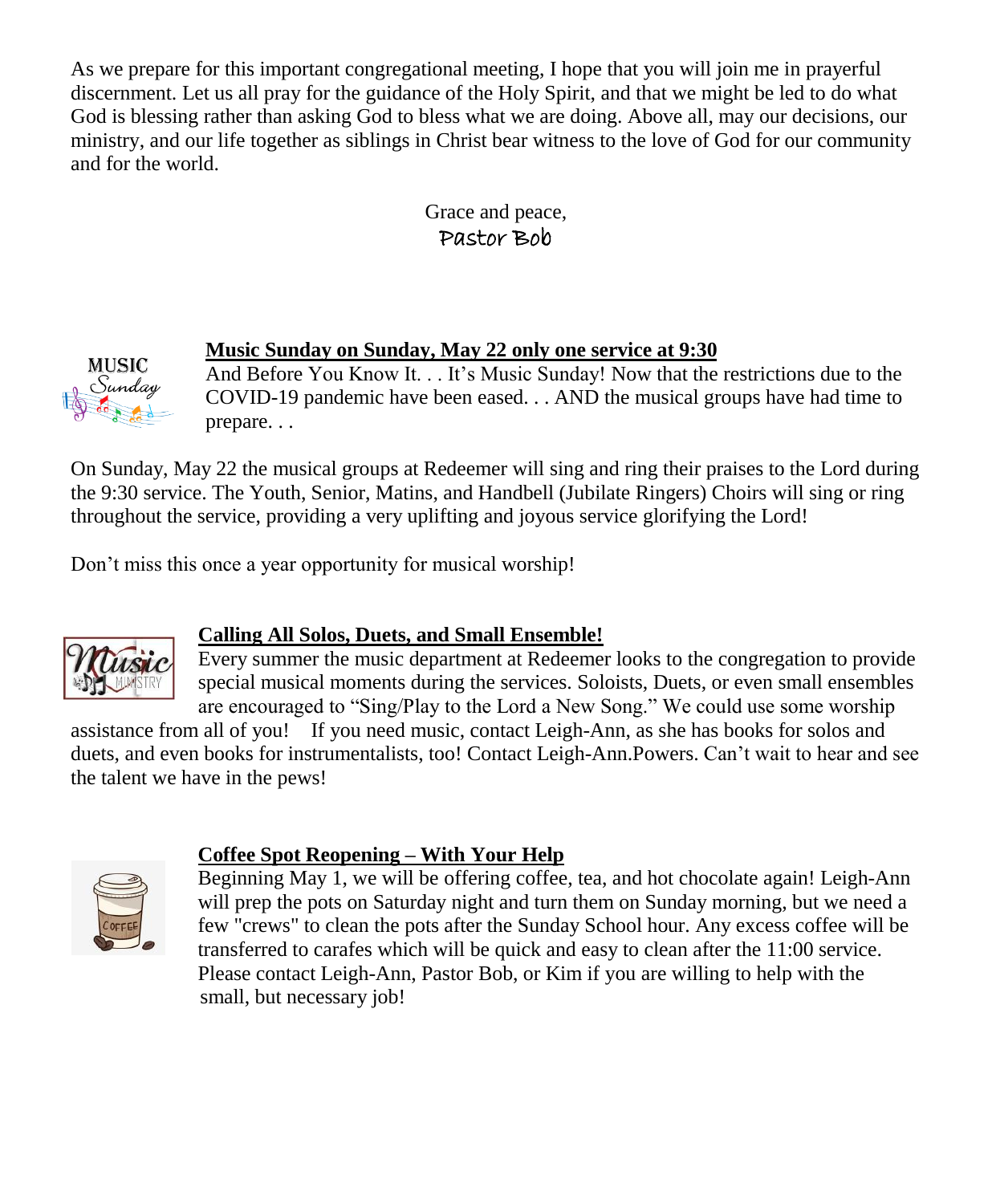

#### **Refugee Co-Sponsorship**

Co-sponsoring a refugee family involves preparing a place to live, providing transportation to appointments, and helping them adjust to their new life in Lancaster.

We will be working with Bethany Christian Services located at Trinity Lutheran Church. If you are interested in joining this effort, please contact Mary Jean Liller or Norma Good.



### **Save the date**

New this year! Family VBS every Tuesday in July from 6 to 8pm. Now everyone in your family can experience VBS with the games, crafts, bible stories and snack!



### **Family Beach Update**

There will be a beach meeting on Sunday, May  $15<sup>th</sup>$  after the 11:00 service in the library. Final payment will be due at meeting. You will be notified prior to meeting for remaining balance due. At the meeting you will be given final information for room and meal assignments.

There is still some space available if interested. The dates are June  $18<sup>th</sup> - 25<sup>Th</sup>$ . If interested contact, Tammy Steinhart, Sue Suter, or Nina Dejewski.



### **LWR Baby Care Kits**

The Social Ministry Committee will be collecting items for Lutheran World Relief Baby Care Kits. Look for the display in the lobby. Select one or more Post-it Notes and place your donations in the wooden cabinet near the library window. Thank you!

This is the list of requested items:

-Two lightweight cotton T-shirts (no Onesies), sizes 6 to 24 months

-Two long- or short-sleeved gowns or sleepers (without feet), sizes 6 to 24 months

-Two swaddling blankets, medium-weight cotton or flannel, or crocheted or knitted with

lightweight yarn, 36" to 52" square

- Four cloth diapers, flat fold preferred

-One jacket, sweater, or sweatshirt with a hood, size 6 to 24 months

-Two pairs of socks, sizes 6 to 24 months

-One hand towel, dark color recommended

-Two or three bath-size bars of gentle soap equaling 8 to 9 oz., in original packaging (no mini or hotel size bars)



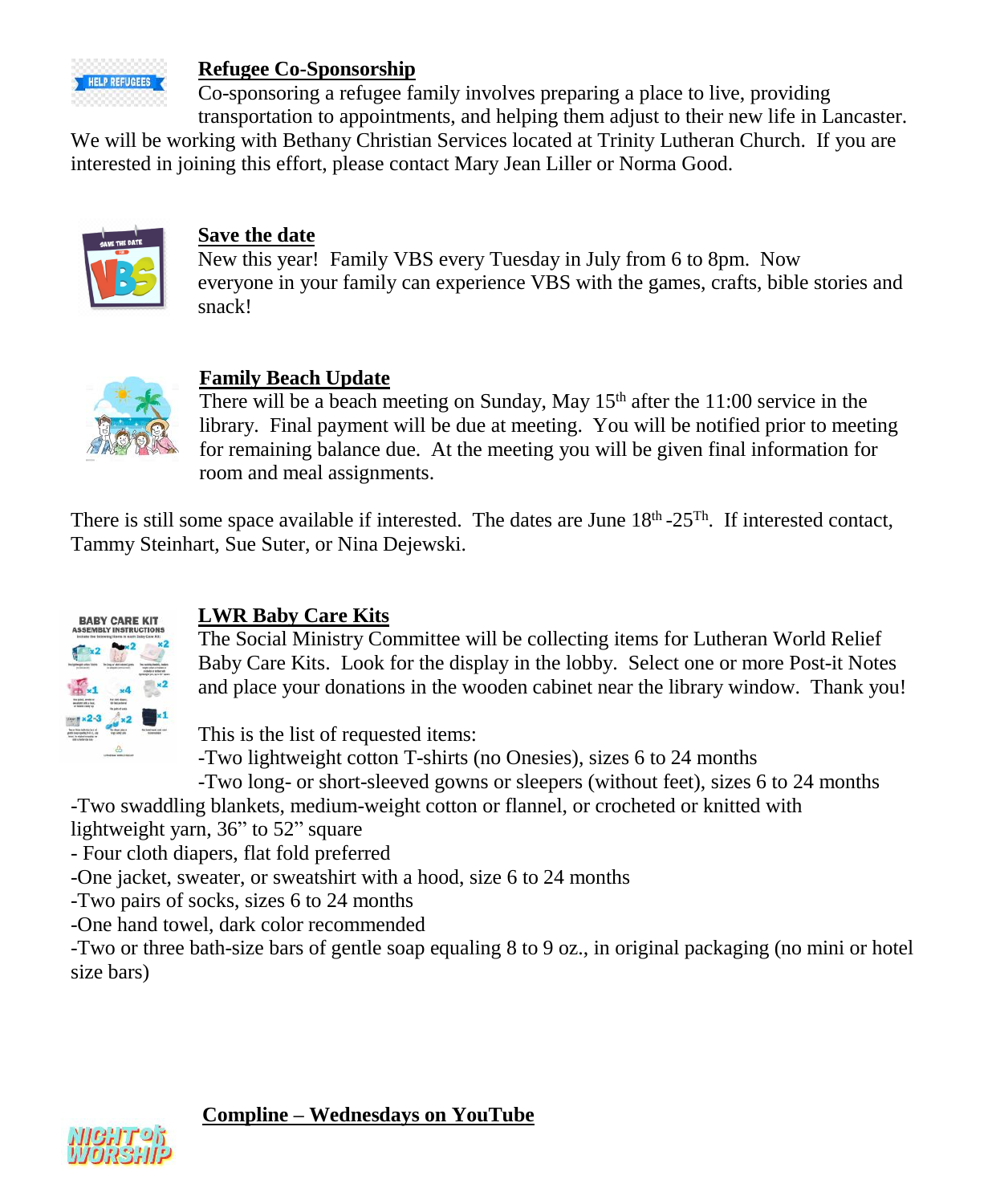In order to make the Wednesday evening Compline service accessible to people who don't use Facebook, it will be live on Redeemer's YouTube channel at 10 pm. Please join us for this reflective Service as a midweek "reset".



### **Opportunity to Lead Redeemer Worship Services**

Do you feel a calling to lead a worship service? Redeemer normally employs the services of a supply pastor when our pastor is on vacation. But sometimes, a supply pastor is not available when needed. This may not happen often, but when it does, we

need a person to lead our weekend worship services. If you have a desire to provide this service as a way of serving our Lord, Pastor Bob can review the responsibilities for leading a worship service with you. Please feel free to call him at the church office number 717-394-0651. Thank you! - Mutual Ministry Committee



Please keep Marie Ulmer's family in your prayers, Marie entered the church triumphant on April, 2.

Celebration of Life

**Marie Ulmer's Celebration of Life Service**

Saturday, May 7th Sell Chapel at Masonic Village 200 Freemason Drive Elizabethtown, PA 17022

Greet Family Members at 1:00 pm Celebration of Life Service at 2:00 pm



**Faith and Life**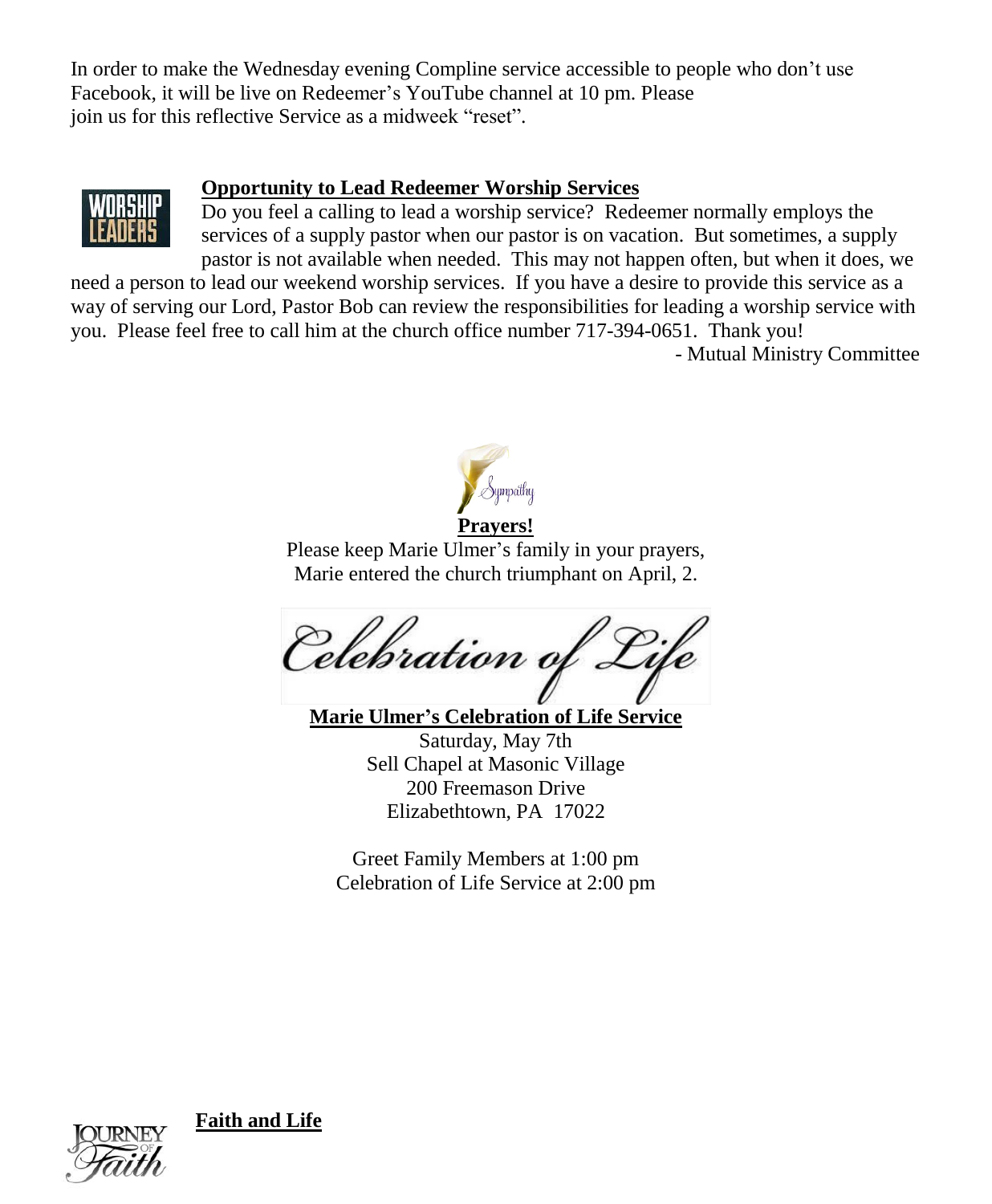We are studying Advent. We meet at 6:00pm in the library, on Wednesdays. Come and join us. Our next study will be the book of Matthew.  $-$  Ivy Williams



### **We Care About You!**

We have purchased individually wrapped gluten free wafers for those who have allergies or other reasons for not being able to eat gluten products. The wrapped wafers will be on a tray for you to help yourself to one each week.



### **It's time for a new directory**

Did you know our Redeemer directory is 5 years old? If you've checked lately, you will notice it needs to be updated. This is just a "heads up" to let you know we are working on ideas to make this happen. More information will follow in the weeks ahead. Talk to us if you have any suggestions, Jane Matterness & Sue Miller.



### **Scheduling the Bus**

Beyond Sunday services the Redeemer bus is available for other scheduled events at the church (weddings and funerals, for instance). To arrange for bus transportation

from Wheatland Middle School's parking lot to the church, please contact Bill Powers) or Kim Grabusky (717.394.0651 or [redeemerluth@yahoo.com\)](mailto:redeemerluth@yahoo.com). Advance planning allows the bus to be clean, gassed-up, and not scheduled for servicing, as well as providing a driver who is registered with our insurance company. Thank you for your cooperation.



### **Adult Sunday School Classes**

Women's Fellowship Class led by Jane Matterness. Meets in the Social Hall Our class focuses heavily on prayer and what the Bible tells us about coping and living in todays' world with the challenges we all face. Sharing is caring and we welcome women of all ages to join us.

Bible Study led by Ivy Williams. Meets in the Nazareth room

Our class is focused on reading and studying the Bible. We are currently studying the book of Matthew. All are welcome to join us.

Bible Study led by Jim Albright. Meets in the Jericho room

Our class is currently reading "Breathing Underwater" by Richard Rohr. This book shows how the gospel principles in the Twelve steps can free anyone from addiction that we all have to sin. All are welcome.



### **June Monthly Newsletter Deadline**

Articles for the next monthly messenger are due by Wednesday, May 25.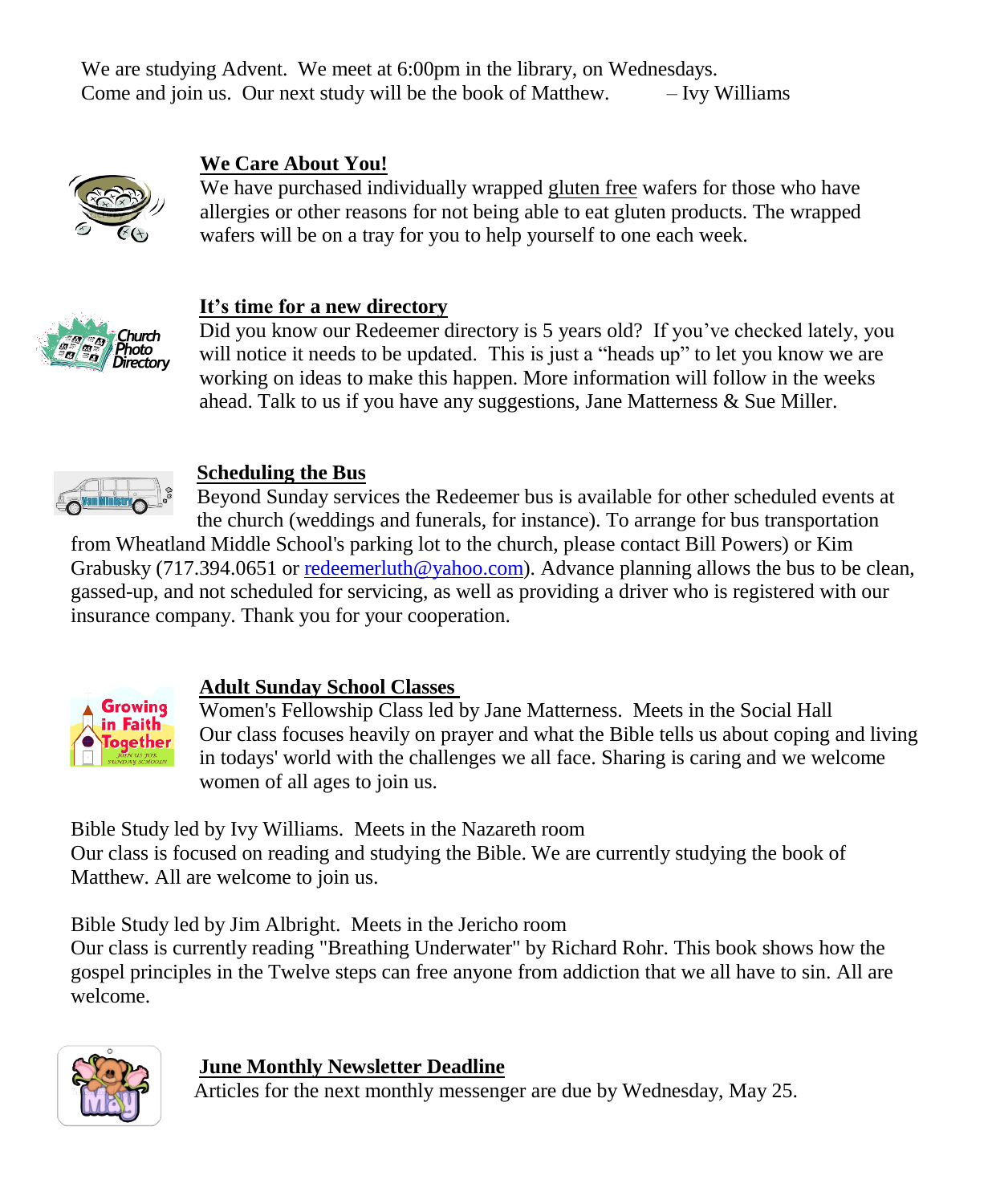# **Redeemer Youth: Senior Spotlight Ben Steinhart**



Ben will be graduating from JP McCaskey High School this coming June. Go, Tornados! Ben participated in Vocal Ensemble and Light Wizard/Stage crew in the theater program throughout his entire high school career. He was recently inducted into National Honor Society. His future plans include attending York College in the fall.

Continue to keep Ben in your prayers during this awesome and exciting time!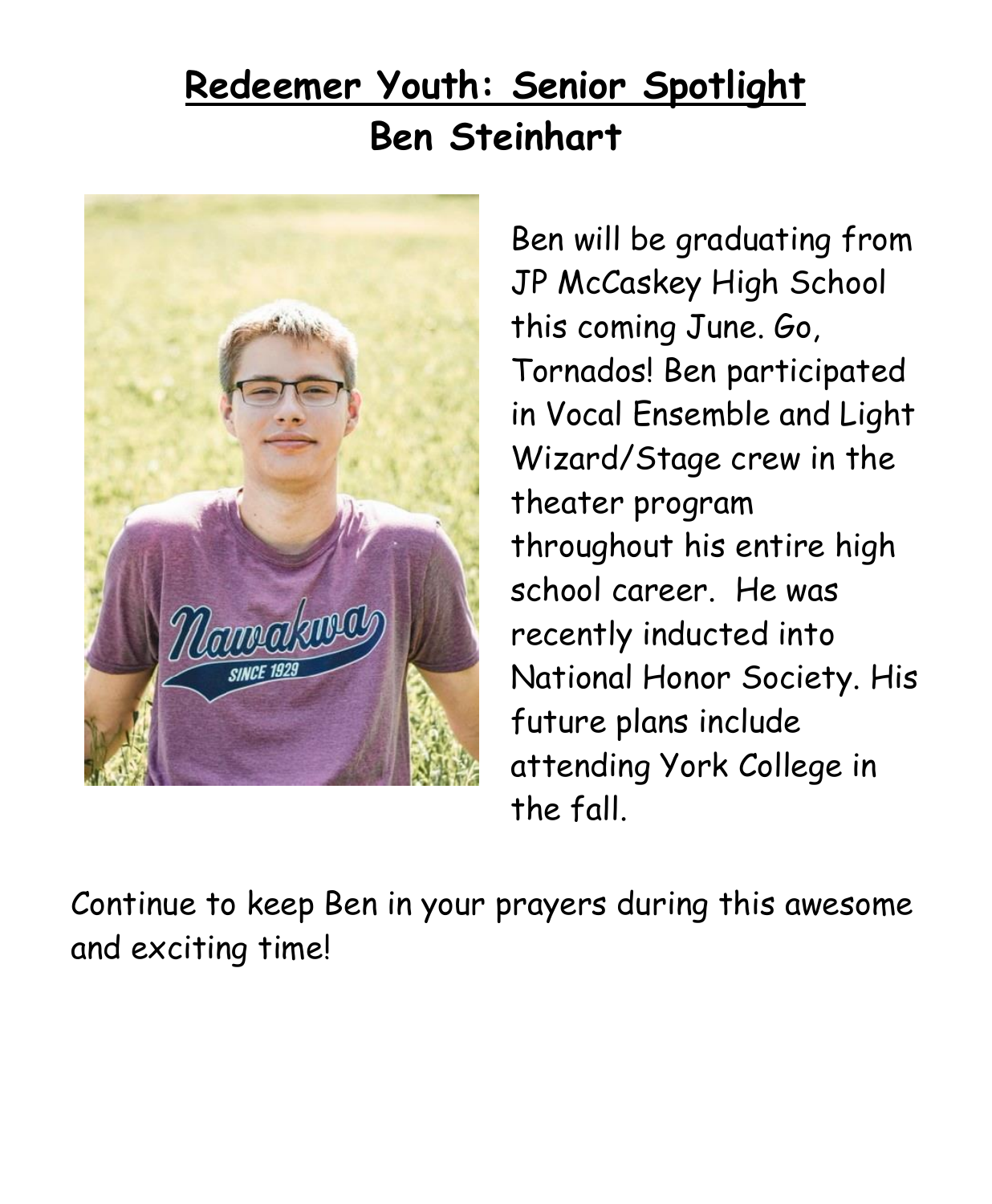**Bible Pathway** WORD SEARCH

Women in the Bible

アイアイアイアイ アイアイアイ アイアイアイ

シントリング ファイン・ファイン ファイン・ファイン

 $11111.$ 

EXAMPLA ANALY AND THE SAMPLA ANALY ANALY AND CONTRACT AND A CONTRACT AND A CONTRACT ON A CONTRACT ON A CONTRACT ON A CONTRACT ON A CONTRACT ON A CAPACT OF A CONTRACT ON A CAPACT OF A CONTRACT ON A CAPACT OF A CONTRACT ON A

For more free Bible resources and Teacher Packs including coloring pages, worksheets, quizzes and more visit our website at: www.biblepathwayadventures.com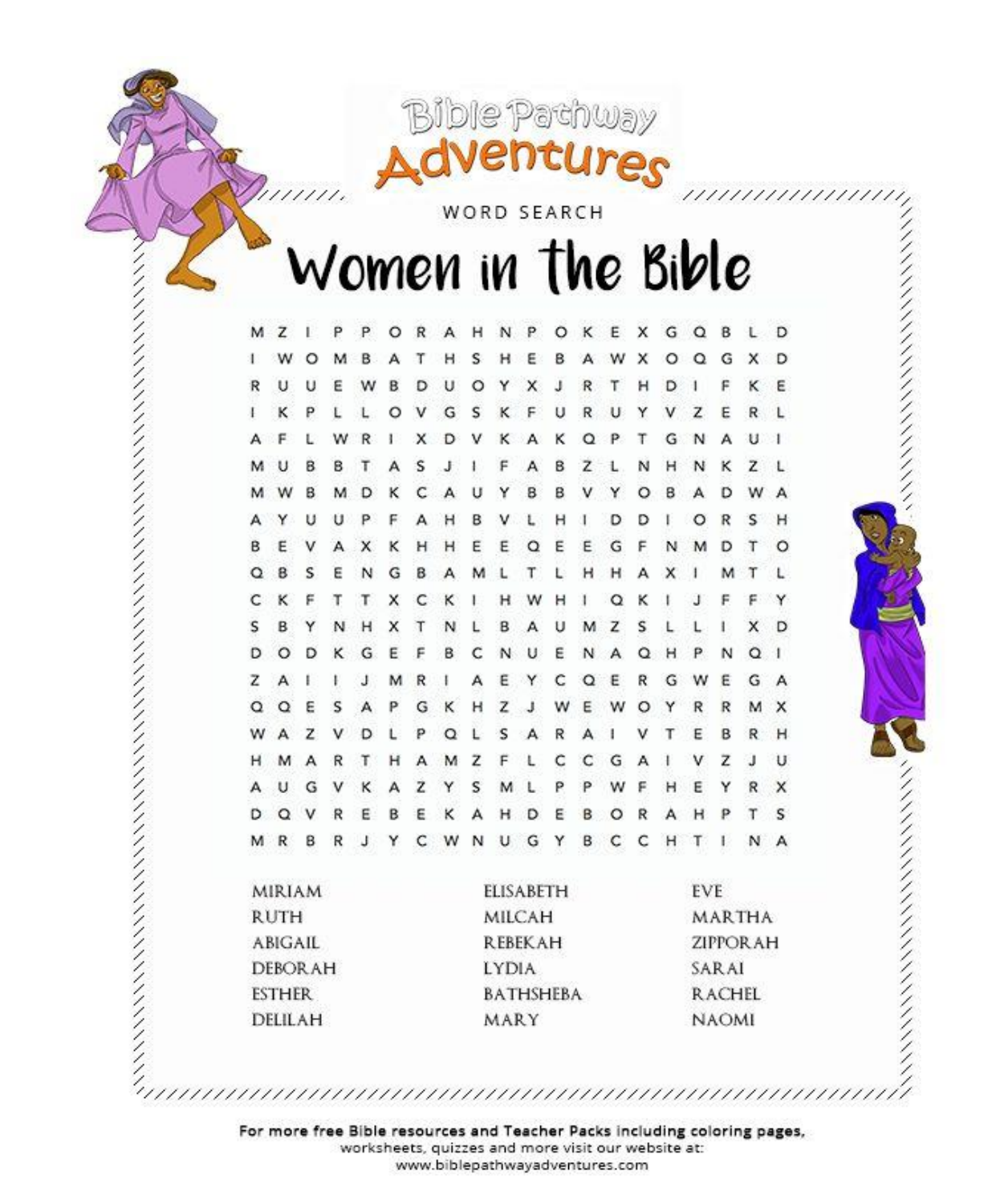

# **MOTHERS IN THE BIBLE**

Match the question with the answer on the right.

### **Ouestions**

### Answers

- Who was Jacob's mother?
- Who was the mother of Isaac?
- Who was the mother of Joseph and Benjamin?
- Which mother in the Bible had a set of twins?
- Who was John the Baptist's mother?
- Who was the first mother mentioned in the Bible?
- What was the name of Yeshua's mother?
- Which female judge said she was "a mother in Israel"?
- Who was the mother of King Solomon?
- Whose mother placed him in a basket made from bulrushes?
- What relationship was Naomi to Ruth?
- 1. Sarai (Sarah) 2. Mary 3. Elizabeth 4. Deborah (Judges 5:7) 5. Eve 6. Rebekah 7. Rebekah 8. Moses 9. Rachel
- 10. Bathsheba
- 11. Mother-in-law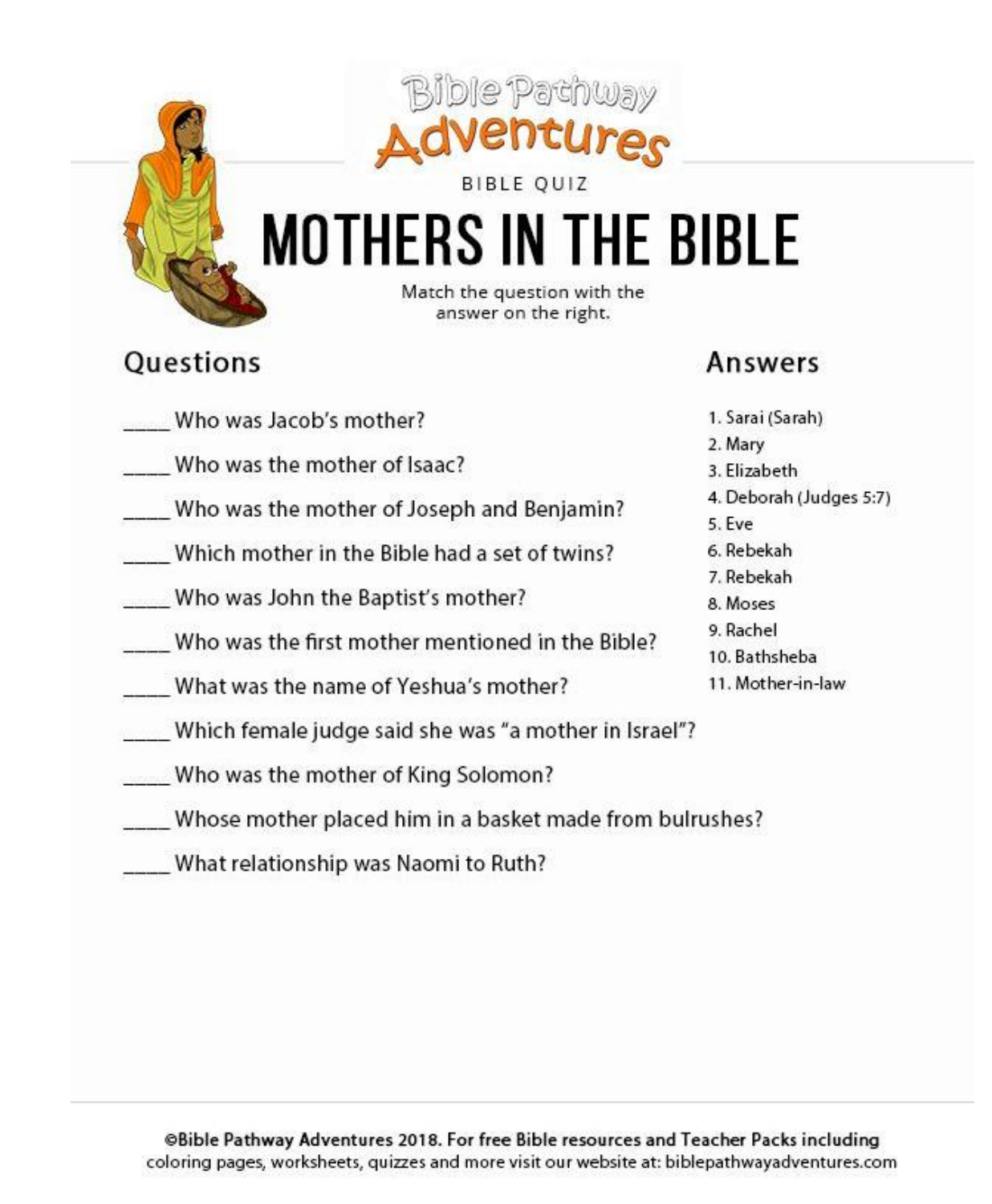### **Prayer Requests**



**Thoughts** and Prayers are With you Jim Baxter, Marianne Burkholder, Patti Coxey, Steven Duke, Bonnie Goshen, Barbara Kahler, Gail Kober, Eleanore Rineer, Donna Sherman, Joy Sutherland, Gerald Stetter, Kathy Weaver.

### **Prayers**



**Service Men & Women:** Jared Albright, Michael Dangro, Terry Flanagan, Jimi Griffith, Joel Harding, Michael Marschall, Jim Martin, James Pugh, Nathaniel Riley, Willie Rivera, Brandon Schmid, Tyler Schmid, Doug Snyder, Austin Stoltzfus, Justin Stoltzfus.

### *Please remember the following people in your prayers:*

Steve Adams, Dianne Adelman, Marshall Anderson, Jane Aspril, Ron Bachman, Edie Baldwin, Glen & Dottie Banner, Dottie Barr, Priscilla Barrow, Millie Bechtold, Charles Bernheisel, Guy Burkholder III, Diane Charles, Cheryl & Dave Clayton, Lois Daily, Bill Dangro, Terri Daniels, Sue Dicely, Denise Dickson, Doug & Joyce Eshleman, Ellie Flickinger, Diane Gegg, Geraldine Gontz, Bonnie Goshen, Richard Hannah, Alvin Harding, Lily Higgins, Margaret Hippey, Harold Hinerdeer, Becky Horn, Jan & John Hughes**,** Michelle Immel, Barbara Kahler, Judy Keiser, Mike Kloss, Gail Kober, Ron & Florence Lentz, Sam & Dawn Leonard, Peter Levengood, Barry Miller, Charles & Shirley Miller, Ryan Miller, Deb Nazarian, Maria Oblender, June Pfeiffer, Marge Powell, Stan & Cindy Rambish, Bunny Rambler, Tina Rambler, Ed Riley, John Sauders, Jim Scheib, Marie Scheurich, Cleary Benson Schmidt, Doris Schreiner, Betty Spade, Katie Shanley, Donna & Jerry Sherman, Dianne & Harvey Sick, Jack Snyder, Liam Stark, Sterner Family, Gerald & Celeste Stetter, Kathy Vahaly, Joan Veith, Janet Wakefield, Janet Williams, Carolyn & Richard Willitts, Sharon Wingenroth, Angelica Zander.

#### **Answers to Mothers in the Bible**

6, 1, 9, 5, 3, 7, 2, 4, 10, 8, 11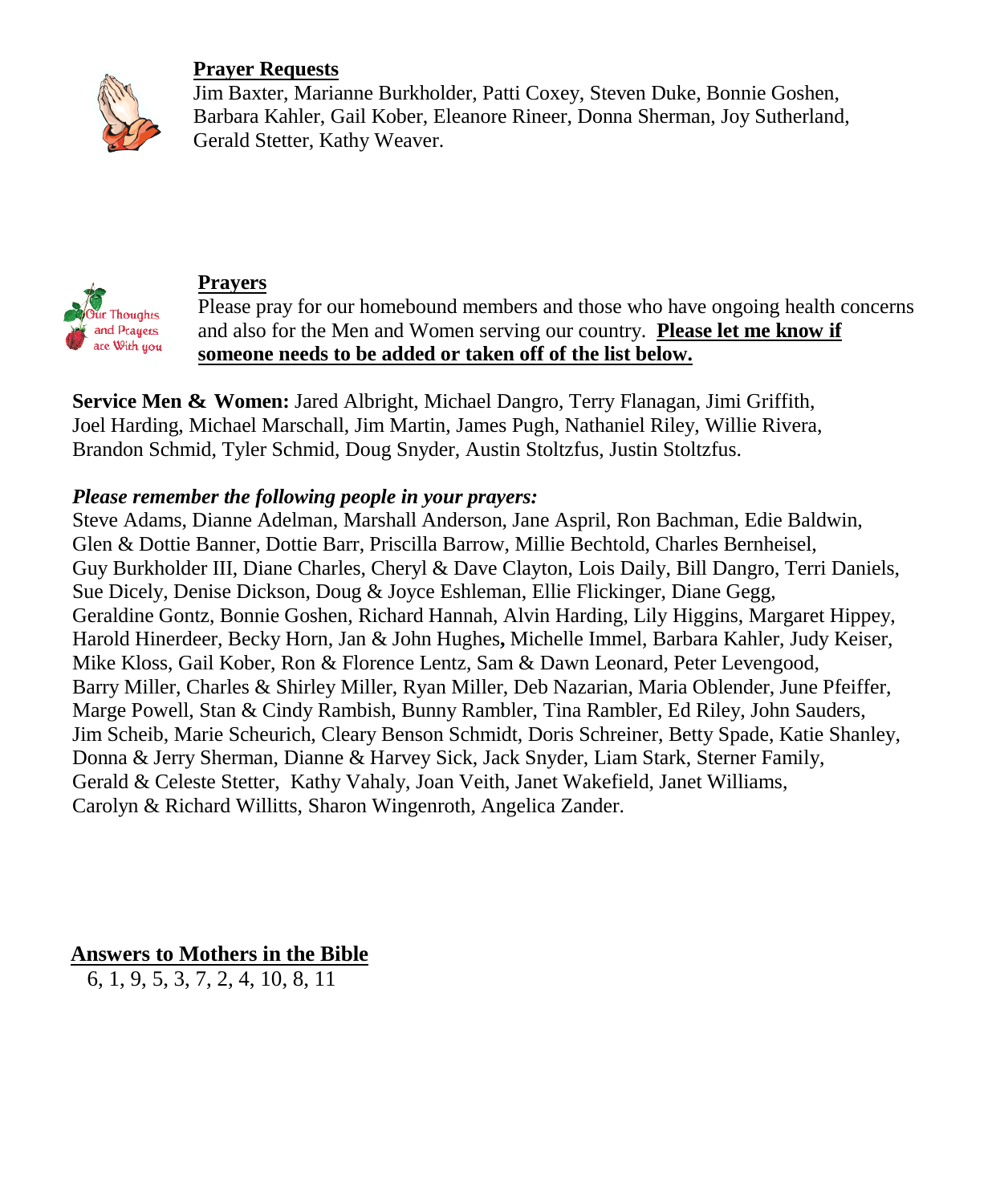

### **New Directory Update**

In order to save on the expenses of using a pictorial directory company as we have in the past, it has been decided that we offer an updated and modified version instead. This will be done "in house" but we need your help. Please

place your completed form in the offering plate or return to the church office. Thank you!

### **Household Information**

| Name(s) | <b>Phone</b> | <b>Email</b> | <b>DOB</b> |
|---------|--------------|--------------|------------|
|         |              |              |            |
|         |              |              |            |

**Optional Information –** Please use this space if you have any special skills or abilities you would like to offer to God through the church, or any ministries you would like to be a part of.

**Automated Notifications –** Redeemer is planning to engage with a service to provide automated notifications of changes to service schedules, important reminders, etc. Please list the names of any members of your household who would like to opt in for these reminders, and their preferred means of contact (text message, email, or automated phone call).

**Name Method**